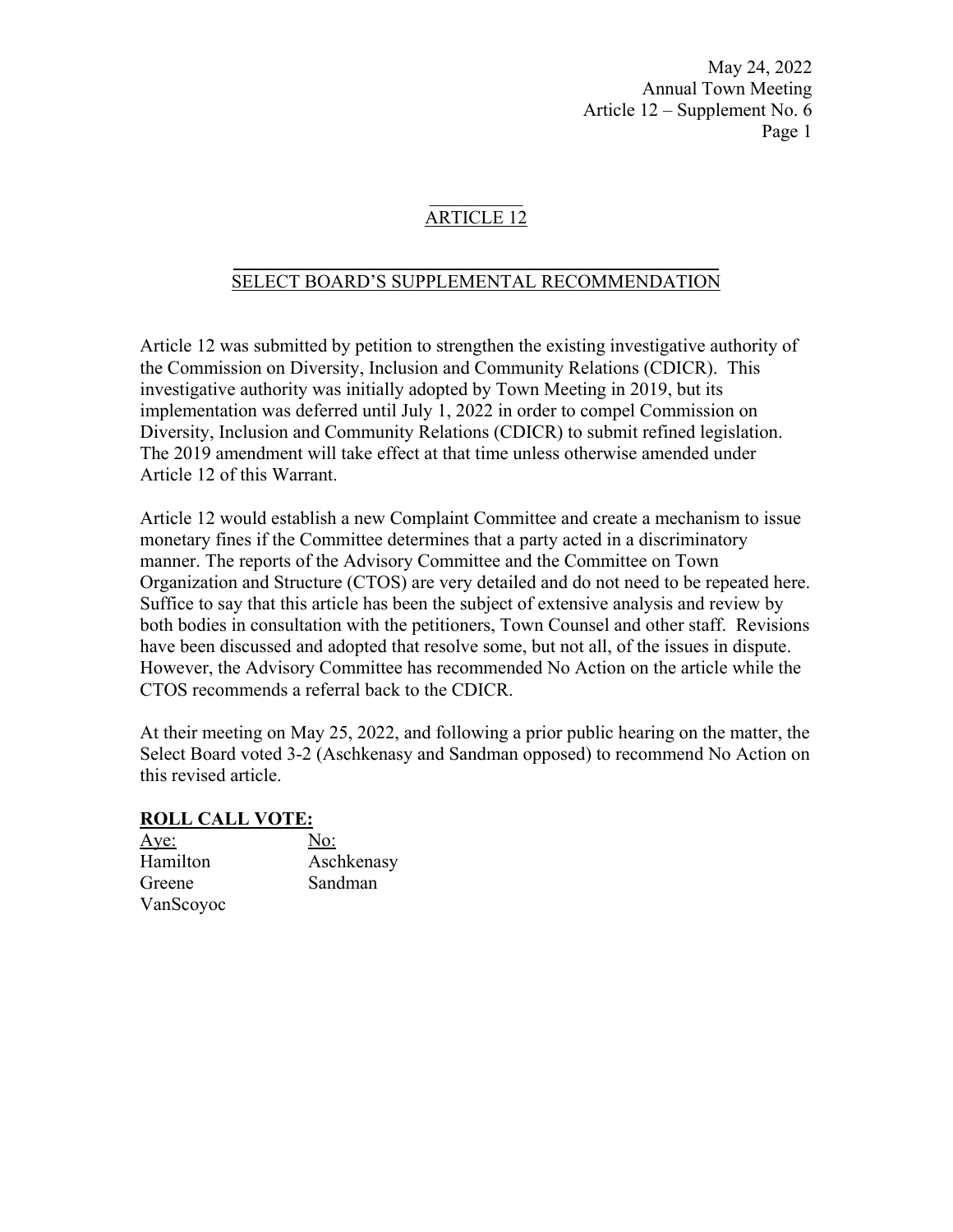### ARTICLE 12

### **MOTION OFFERED BY MARTY ROSENTHAL, TMM9**

**MOVED: To delete the following Section 3.14.3(B)(ix)** (*emphases* added by MR)**:** 

(ix) The CC shall have the *power to subpoena witnesses*, compel their attendance, administer oaths, serve written interrogatories, take testimony of any person under oath, and require the production of any evidence and/or answers relating to any matter in question or under investigation before it, *provided that such process shall be utilized at the reasonable request of either complainant or respondent.* Witnesses shall be summoned in the same manner and be paid the same fees as witnesses in civil cases before the courts. Town departments and agencies shall cooperate as described in Section 3.14.5.

#### a**nd to substitute the following Section 3.14.3(B)(ix):**

(ix) [Reserved]

#### **and to delete the following language from Section 3.14.3(B)(viii):**

or as soon thereafter as practicable after completion of any discovery and process as set forth in Section 3.14.3(B)(ix).

### **EXPLANATION**

This motion is in May 24<sup>th</sup>'s updated Combined Reports (hereinafter "C/R"), *Supp'nt* #3, p. 18, drafted by our great and under-appreciated CTO&S -- FYI of which I was honored to be a member for maybe three decades, but who's counting? I myself attended their discussions, and most of CDICR's over the last two years, and I was one of the drafters of CTOS' 2019 report, which is in the current *C/R* (but too unexplained), now *Supp'mt #1* pp. 41-71, specifically 53-56.

With maybe the most C/R pages (that I recall in my 4+ decades) for a non-budget WA, today (May  $26<sup>th</sup>$ ) 144 pp., this actual motion seems on the surface clear; but to many TMM's its reasons may need highlighting or expanding. The pertinent provision of what seems **Petitioners' Motion** is above -- in *C/R Supp'mt #1*, p.9, now moved for deletion. Then, they explain, *Id.* p. 15 (emphasis added):

Subpoena Power. *Town Counsel has opined that the power to issue subpoenas by the CDICR is upheld in Bloom v. Worcester,* in which a similar committee issued a subpoena. Town Counsel has also made clear that should the subpoena be ignored, Town Counsel *would only go to court to enforce* the subpoena at the direction of the Select Board.

And, the A/C offers *C/R Supp'mt #3*, p.5 (emphasis added):

Subpoena power. The revised motion adds language making clear that *such process shall be utilized at the reasonable request of either complainant or respondent*. The limits of this power are better understood – that *enforcement is only available through*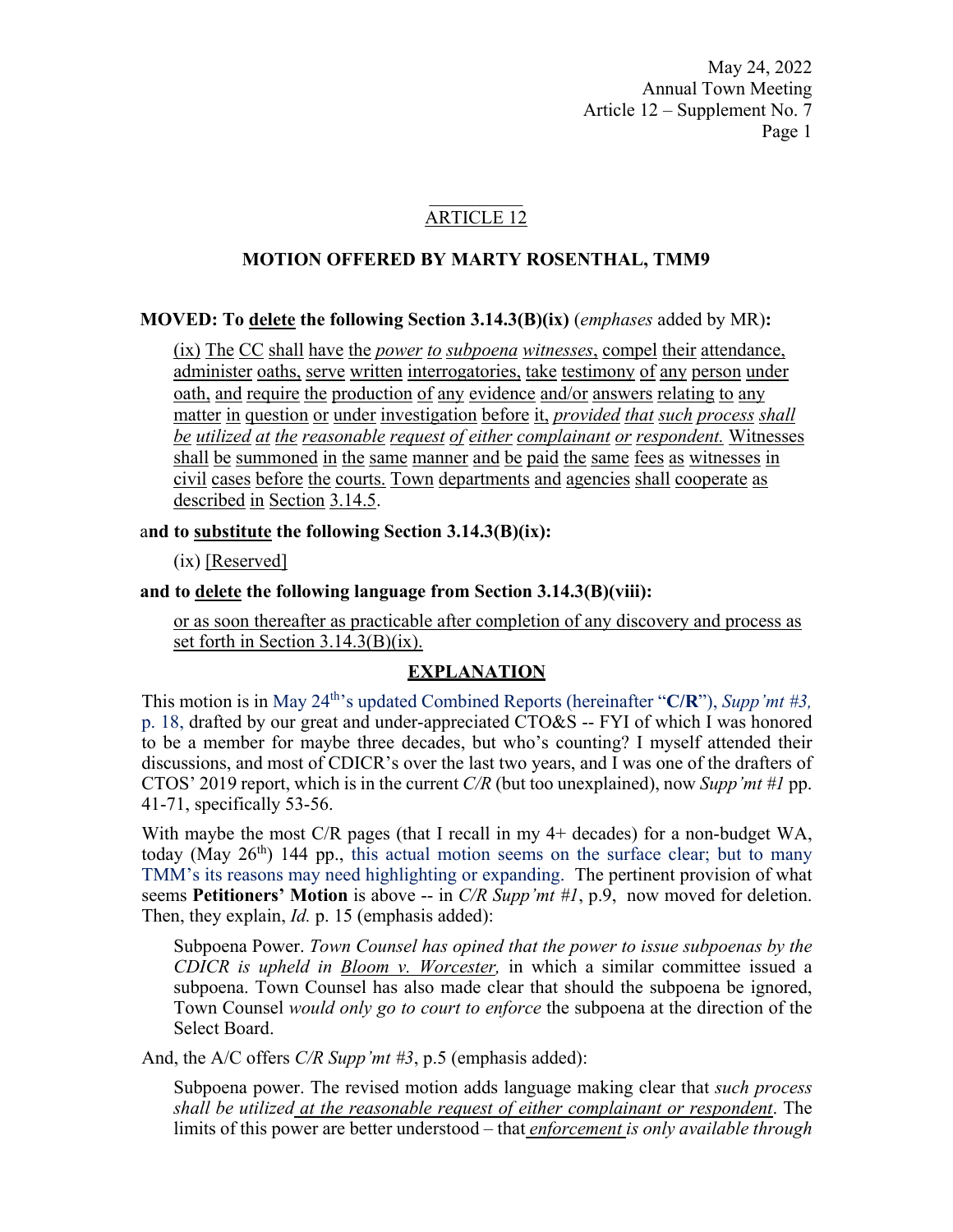*action of the courts* in response to a request made by Town Counsel with authorization of the Select Board.

So, my concerns begin with those in *CTOS' BACKGROUND* summary, *C/R Supp'mt #*3, p. 1, differentiating WA 12 from the 2019 WA24 version, saying the current proposal (emphasis added):

has changed from providing information, mediation and dispute resolution opportunities (the original 2014 version), to a *more active investigative role* … to a proposal for *a more prosecutorial and punitive role* granting a new Complaint Committee ("CC") within CDICR subpoena power and the authority to levy \$300 per day fines (Articles 12 and 13 …).

So, *first*, I think most everyone has thus far underestimated the emotional impact of a subpoena, especially to one who's never gotten one, has no lawyer friend, etc. A SAMPLE is appended hereto; it's designed to look at a minimum very formal, but also coercive (*intimidating*). See also, *supra*, "would *only go to court to enforce*."

2nd, CTOS highlights issues in *C/R p. 12-19*, then later *Supp'mt #3* @ 2, & 5-6, as now pertinent (emphases all added):

The provision in Article 12 giving the CC the authority and discretion to issue subpoenas, to serve interrogatories, to compel the attendance of witnesses, and so on, *has been controversial*. As noted, CTOS believes that giving these *powers to a Town body such as the CC* is a *"political" decision* to be decided at Town Meeting. …

… Again, CTO&S recognizes that Petitioners in good faith seek subpoena authority to adequately investigate matters, but again there is the *potential for inequitable application* against individuals and small businesses, while *large corporations would be able to "lawyer up" and compel the Town to attempt to enforce* subpoenas through litigation. …

… The provision … giving … the authority and discretion to issue subpoenas, to serve interrogatories, to compel the attendance of witnesses, and so on, was a *source of substantial controversy d*uring hearings. It is argued, on the one hand, that such language will allow the CC to get to the bottom of cases and that the complaint process would have no "teeth" without the ability to seek subpoenas and compel testimony. It is further argued that *a party could refuse to comply* with a subpoena from the CC, and the subpoena could not be enforced without a Select Board decision authorizing Town Counsel to file *a court action* under G.L. c.233, §10. A … [court judge] would then have *discretion to decide whether to enforce* the subpoena. *In the view of Petitioners, these required steps provide adequate protection against abuse of the subpoena power.*

On the other hand, it is argued that the *power to initiate subpoenas should not rest in a local body*. It is argued that the subpoena/compulsory testimony provisions (and Article 12 generally) create an *unnecessary municipal process that is inherently inequitable*. Other agencies such as the MCAD can already enforce anti-discrimination laws. Moreover, they can provide actual relief to injured parties while Articles 12 and 13 can only provide for recommendations and, arguably in some cases, for *fines that would be paid to the Town but not to the injured party.* Moreover, *large deep-pocketed entities* would know that *they could refuse to comply with subpoenas* and thus compel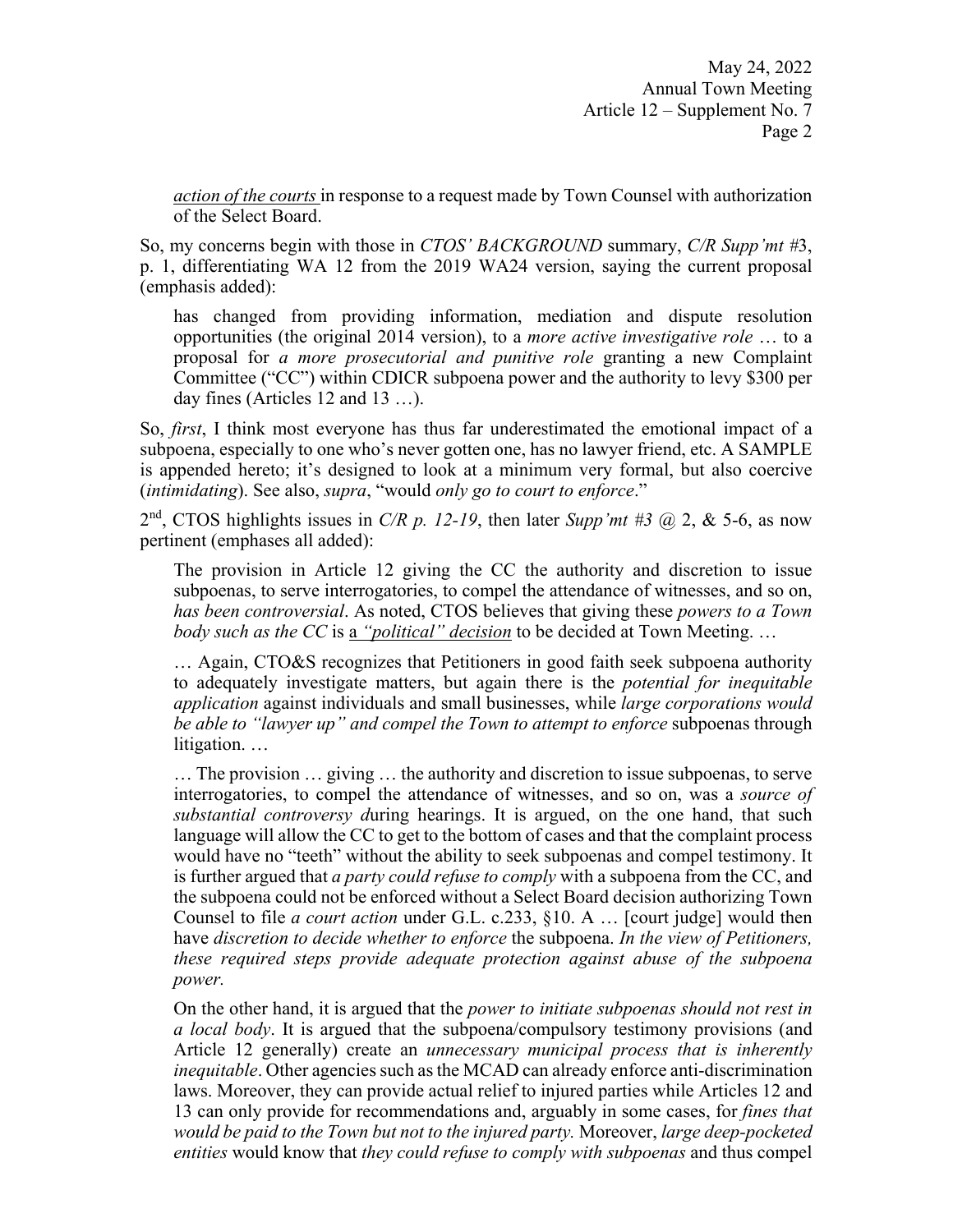*enforcement litigation,* and they could then *readily afford the cost* of such litigation. *Individuals and small local businesses,* on the other hand, *even if not ignorant of their right to challenge* subpoenas, would be *forced* either to comply or to *face burdensome litigation costs.* 

I share *all* -- and won't repeat most of -- those (now) *italicized* concerns, adding an unspoken one, that under MA Rule 45 of Civil Procedure, "failure by any person without adequate excuse to obey a subpoena … may be *deemed a contempt* of the court."

So, assuming that all the foregoing suggests that "attention must be paid," two more concerns: I have for many months publicly and adamantly disagreed with Town Counsel's view (*supra*) that the *Bloom v. Worcester* case gives subpoena power to CDICR, or indeed to any committee in *a town* other than a Select Board, School Committee, or Board of Registrars of Voters. [ZBA's have a separate subpoena statute.] While *Bloom* does use some broad language (*dicta*) that would seem to include any "municipality," the case was about subpoenas for a Human Rights Commission in *a city*; and the court relied on a law that's very different for a town, M.G.L. c. 233 § 8, "Bodies authorized to summon witnesses" (essentially and emphasis added):

Witnesses may be summoned to attend and testify and to produce books and papers at a hearing b*efore a city council,…or before a … special committee of the same* …, or before a *board of selectmen, a board of police commissioners*, … [other irrelevant specific committees/officials] … …, a school board, … a board of registrars of voters, … [various other irrelevant specific committees/officials], as to matters within their authority;

So, aside from at best (very) "*doubtful legality,*" IMHO there are good WA 12 "policy" (or per CTOS, *supra*) *political"* reasons for such a narrow reading of *Bloom*, including specifically for CDICR. Should a committee under the auspices of CDICR be the first one Town Meeting tries to grant such power? For example, as per my last issue, *infra*, why not Human Resources, where there's considerable professional expertise and arguably less credibility issues than CDICR? Somebody has to say what many others think. I've been a five decade proponent of improving/empowering the Commission, as well as its (HRYRC) predecessor, e.g. my & Jeffrey Allen's 1987 (S-Bd) *Police and Community Relations Report*, later on the 2014 drafting committee for the CDICR by-law. On the latter, I and Stanley Spiegel (for PAX) moved the successful amendment that made the Diversity Office "director" (soon to be Lloyd Gellineau, who's done a great job) a *Department Head*, overcoming Town Administrator and (unanimous) Select Board opposition, with an Explanation emphasizing the (revamped) CDICR's importance.

But, one elephant in this room: I and many others feel the recent Commission, albeit out of very good intentions, has been too knee-jerk and one-sided, ignoring both nuances and its implicit mission to "*build bridges, not walls.*" By exaggerating how much racism there is in Brookline, I can attest that people of color too often and too loudly hear "*stay away!*" One of many examples of why many don't view CDICR as sufficiently thoughtful, openminded, balanced or "fair": They supported (by 10-1-0) the 2020 WA to amend by-law 3.1.3, "Litigation and Claims," by giving Town Meeting the (budgetary) power to foreclose for any reasons/whims any specific litigation. Here's what they said (10-1), with *zero*  explanation: "The Commission disagrees with the Select Board's and Town Counsel's interpretation of 3.1.3 that Town Meeting does not in fact have the power to prevent such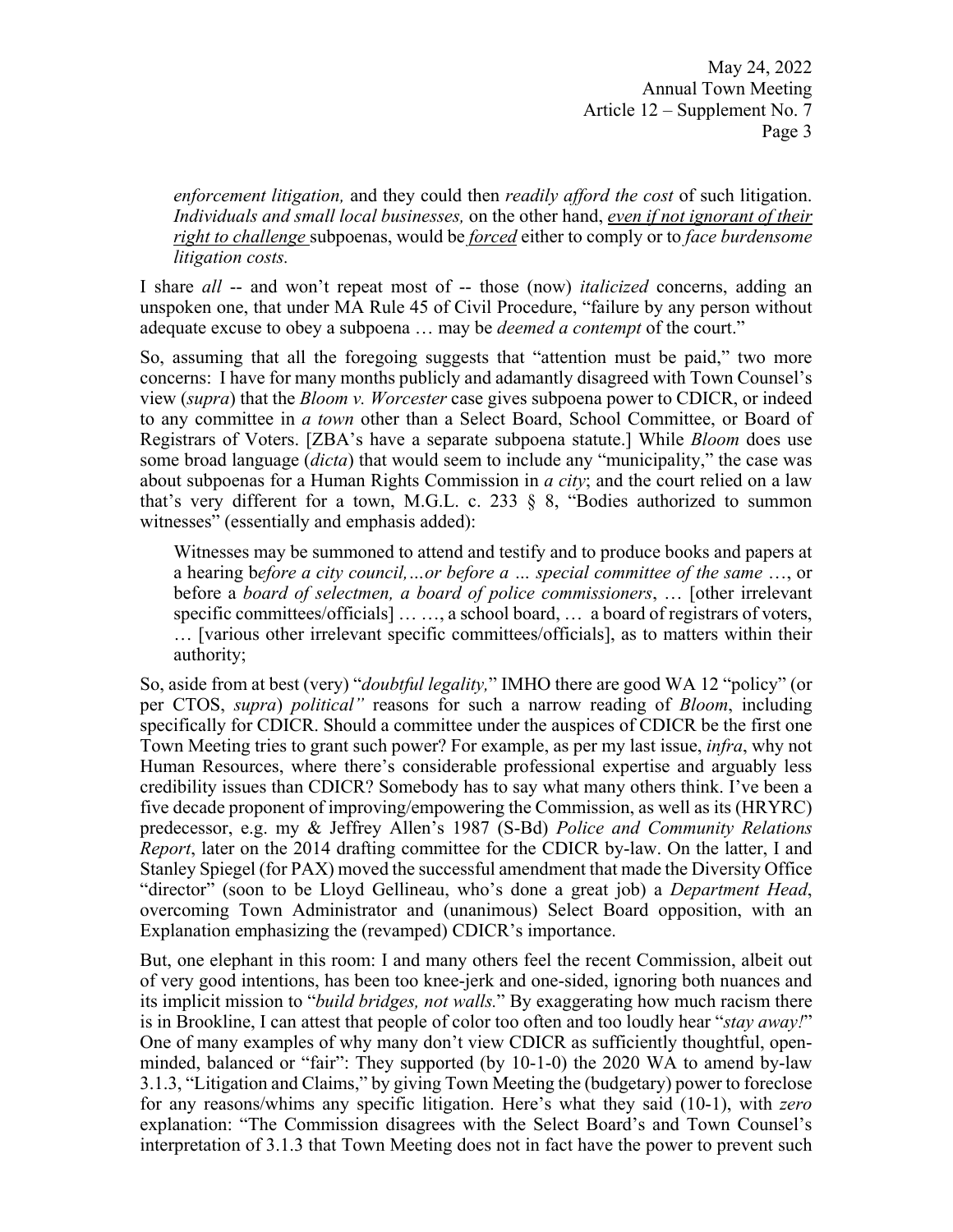appropriations and expenditures." Even in the midst of Gerald Alston prominence, that was defeated (131-88).

Near lastly, revised WA12 very welcomely mandates *later* rules with help of Town Counsel; but bare-bones WA12 is weak on many *DUE PROCESS issues*, like two examples, the meaning of "at *the reasonable request* of either complainant or respondent"; and what is the "*burden of proof*" -- always the most important procedural issue? Cf. Justice Frankfurter: "The history of liberty has largely been the history of the observance of *procedural safeguards*." [*McNabb v. US*, 318 U.S. 332, 347 (1943)(suppressing evidence from improper interrogations).

Lastly, and tangential to the foregoing, some of us have been saying -- to deaf ears -- since 2016, and especially since 2019 (CTOS re WA 24, *supra*) that MULTIPLE PARALLEL/COMPETING COMPLAINT PROCESSES must be reconciled. I believe *there is a real need for a complaint forum for "regular [protected class] person" vs. "regular person"*; and that -- with more study -- CDICR *should be* the forum. But for complaints against Town *staff,* especially those with union contracts, it should generally be the 2016 *Human Resources* process, and for Police their intricate process -- that I've thrice helped write/reform -- that includes S-Bd. "*civilian review*" (with subpoena power). Those two already have jurisdictional confusion, including a court case. Now we'll have a third.

Nobody has yet answered my question, subpoenas included (or aside): *If a complainant calls or goes to the Town Clerk and asks how/where to complain about alleged racism by a DPW worker or a cop, what will they be told, "Well, you have three choices, but I can't help you decide, so good luck*?" That too is not just a legal issue, but is also not "welcoming" to complainants, as we should maximize, even if their complaints are later deemed unfounded.

\*\*\*\*\*\*\*\*\*\*\*\*\*\*\*\*\*\*\*\*\*\*\*\*\*\*\*\*\*\*\*\*\*\*\*\*\*\*\*\*\*\*\*\*\*\*\*\*\*\*\*\*\*\*\*\*\*\*\*\*\*\*\*\*\*\*\*\*\*\*\*\* \*\*\*\*\*\*

(MR's NB: a boilerplate form for court cases; *fonts* as in original; spacing now altered**)**

# The Commonwealth of Massachusetts Subpoena

| ᠁<br>TV. |  |  |  |
|----------|--|--|--|
|          |  |  |  |

| <b>Pou are hereby commanded,</b> in the name of the Commonwealth of Massachusetts, to      |        |                            |                      |                  |
|--------------------------------------------------------------------------------------------|--------|----------------------------|----------------------|------------------|
| appear before the                                                                          |        | Court at                   |                      | in the County of |
|                                                                                            | on the |                            | day of , in the year | at               |
| am/pm, and from day to day thereafter, until the action hereinafter named is heard by said |        |                            |                      |                  |
| Court, to give evidence of what you know relating to an action then and there to be heard  |        |                            |                      |                  |
| and tried between                                                                          |        |                            | , Plaintiff, and     |                  |
|                                                                                            |        | , Defendant, docket number |                      | , and you are    |
| further required to bring with you:                                                        |        |                            |                      |                  |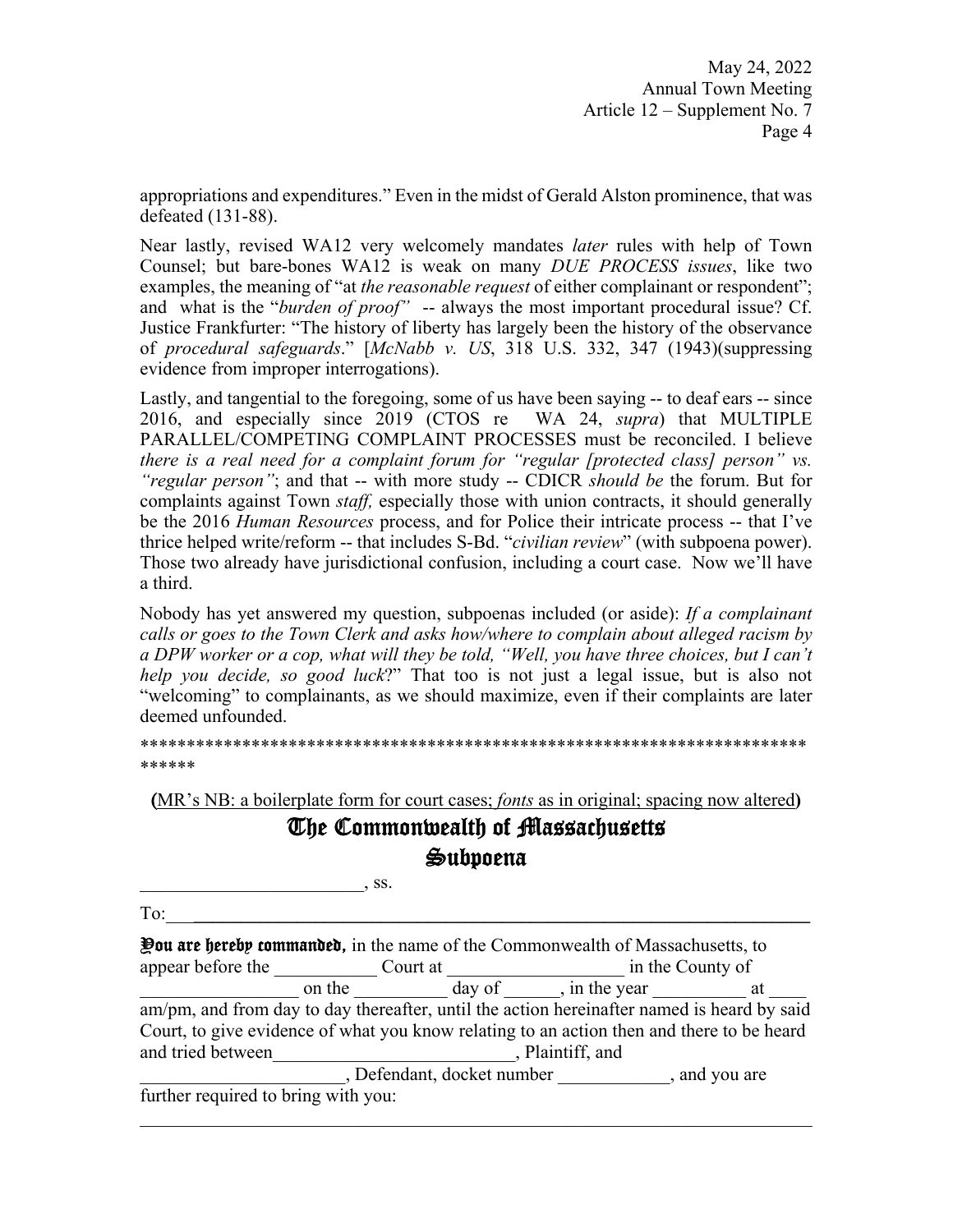**Hereof fail not,** as your failure to appear as required will subject you to such pains and penalties as the law provides.

Dated at the day of in the year  $\Box$ .

### **Notary Public – Justice of the Peace**

 $\mathcal{L}=\{1,2,3,4,5\}$ 

**\*\*\*\*\*\*\*\*\*\*\*\*\*\*\*\*\*\*\*\*\*\*\*\*\*\*\*\*\*\*\*\*\*\*\*\*\*\*\*\*\*\*\*\*\*\*\*\*\*\*\*\*\*\*\*\*\*\*\*\*\*\*\*\*\*\*\*\*\*\*\*\***

**\*\*\*\*\*\*** 

# **RETURN OF SERVICE**

*I, \_\_\_\_\_\_\_\_\_\_\_\_\_\_\_\_\_\_\_\_\_\_\_\_\_\_\_, certify that I this day summoned the within named* 

*to appear and give evidence at Court as directed by the attached subpoena by delivering to* 

*\_\_\_\_ in hand, - leaving at* 

 $a$  copy of the

*subpoena together with \_\_\_\_\_\_\_\_\_\_\_ fees for attendance and travel.* 

*I further certify that I am not a party to the above entitled action and that I am not less than 18 years of age.* 

*Signed under penalties of perjury this \_\_\_\_\_ day of \_\_\_\_\_\_, in the year \_\_\_\_\_\_\_*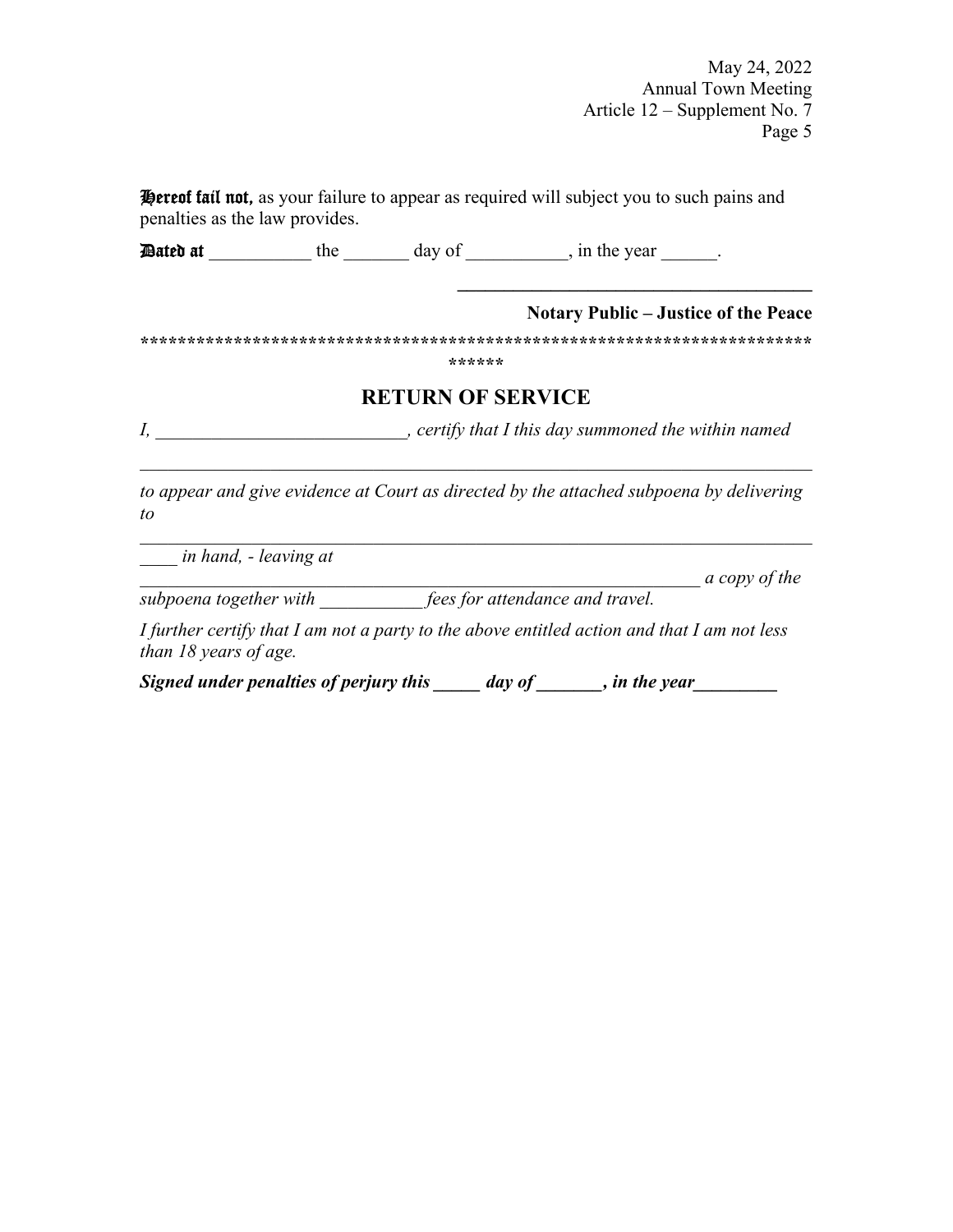# ARTICLE 22

#### $\frac{1}{2}$  ,  $\frac{1}{2}$  ,  $\frac{1}{2}$  ,  $\frac{1}{2}$  ,  $\frac{1}{2}$  ,  $\frac{1}{2}$  ,  $\frac{1}{2}$  ,  $\frac{1}{2}$  ,  $\frac{1}{2}$  ,  $\frac{1}{2}$  ,  $\frac{1}{2}$  ,  $\frac{1}{2}$  ,  $\frac{1}{2}$  ,  $\frac{1}{2}$  ,  $\frac{1}{2}$  ,  $\frac{1}{2}$  ,  $\frac{1}{2}$  ,  $\frac{1}{2}$  ,  $\frac{1$ SELECT BOARD'S SUPPLEMENTAL RECOMMENDATION

At their meeting on May 24<sup>th</sup> the Select Board discussed Article 22 which seeks to restrict the sale of certain products containing fluorinated hydrocarbons in the Town of Brookline. The Board agreed that these products are dangerous and felt that the revised petitioner motion would allow the Board to work with the Advisory Council on Public Health (ACPH) to develop regulations that identify products that should be restricted.

A unanimous Select Board voted FAVORABLE ACTION on the petitioner motion.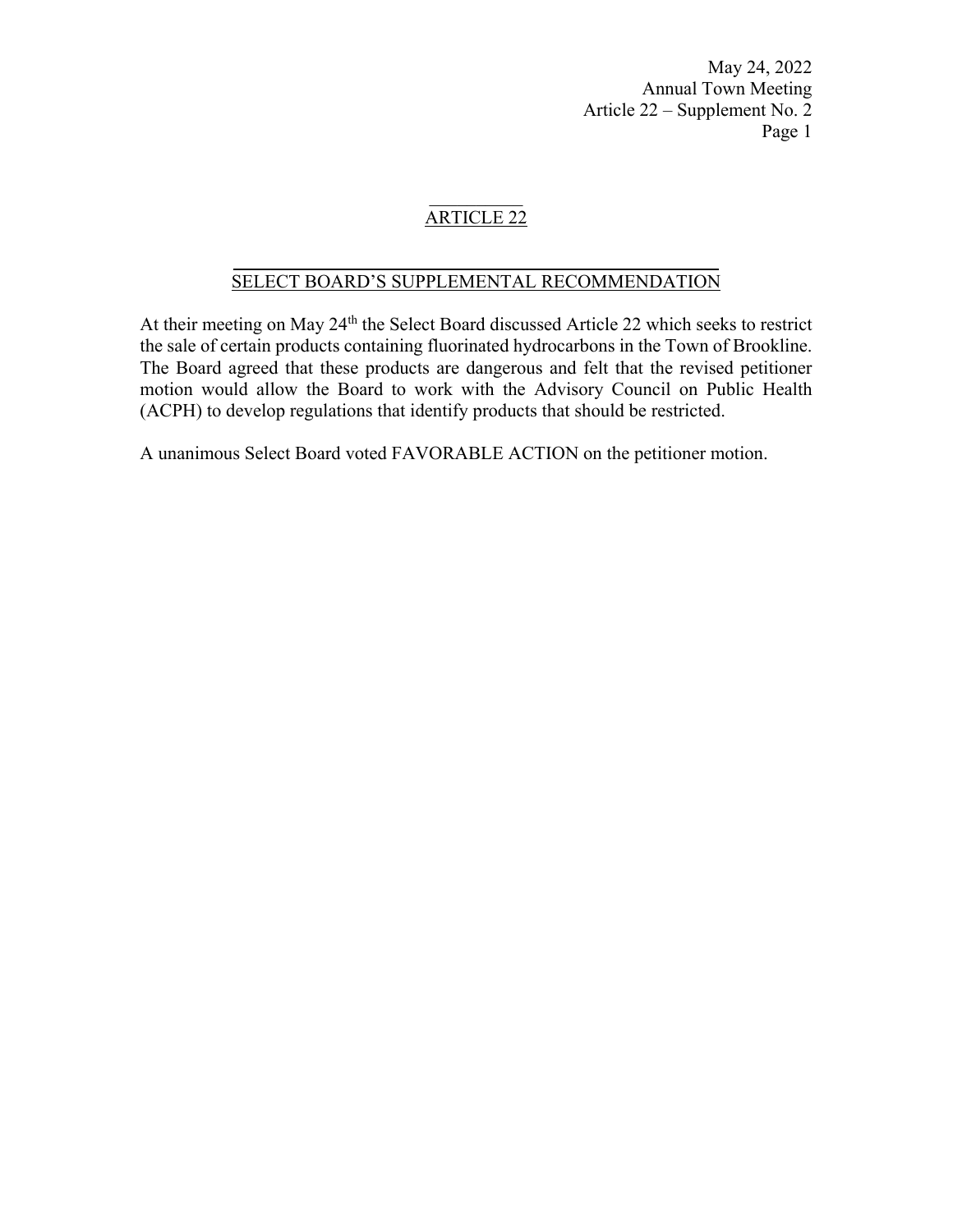# ARTICLE 24

### $\frac{1}{2}$  ,  $\frac{1}{2}$  ,  $\frac{1}{2}$  ,  $\frac{1}{2}$  ,  $\frac{1}{2}$  ,  $\frac{1}{2}$  ,  $\frac{1}{2}$  ,  $\frac{1}{2}$  ,  $\frac{1}{2}$  ,  $\frac{1}{2}$  ,  $\frac{1}{2}$  ,  $\frac{1}{2}$  ,  $\frac{1}{2}$  ,  $\frac{1}{2}$  ,  $\frac{1}{2}$  ,  $\frac{1}{2}$  ,  $\frac{1}{2}$  ,  $\frac{1}{2}$  ,  $\frac{1$ ADVISORY COMMITTEE'S SUPPLEMENTAL RECOMMENDATION

At its May 25<sup>th</sup> meeting, the Advisory Committee amended its April 14th vote on Article 24 (an amendment to the Town's General Bylaws pertaining to Artificial Turf Surfaces). By a vote of 15-7-1, the Committee had previously voted to refer the subject matter of Article 24 to the Task Force on Athletic Field Surfaces, created by Article 23.

In response to the possibility that Town Meeting may not approve Article 23, by a vote of 20-1-0, the Advisory Committee now recommends the following amended motion under Article 24:

### MOVED:

To refer the subject matter of Article 24 to the **an** Athletic Field Surface Task Force, appointed **by the Select Board with membership and tasks as described in** pursuant to **Warrant** Article 23 at the 2022 Annual Town Meeting, with the understanding **provided, however,** that maintenance or replacement of synthetic/artificial turf that has been installed and is existing prior to the adoption of this resolution, **such Town Meeting**, including, but not limited to, the artificial turf fields at Skyline Park and at Soule Recreation, is permitted.

If the Motion to Refer fails, the Advisory Committee, by a vote of 16-2-2, recommends supporting the following amendment offered by Casey Hatchett (TMM 10) and Janice Kahn (TMM 15):

### MOVED:

Add to subsection (a) under SECTION 8.X.2 RESTRICTIONS:

(a) The Town of Brookline shall neither install nor authorize or allow the installation of synthetic/artificial turf on any property owned by the Town, for a period of three years from the effective date of this moratorium. This moratorium shall not apply to the maintenance or replacement of any synthetic/artificial turf field that has been installed, **is scheduled for installation**, and is existing**,** prior to the adoption of this bylaw amendment, **or any combination thereof**, and **specifically including the Driscoll School field, which has completed the design review and budget process.**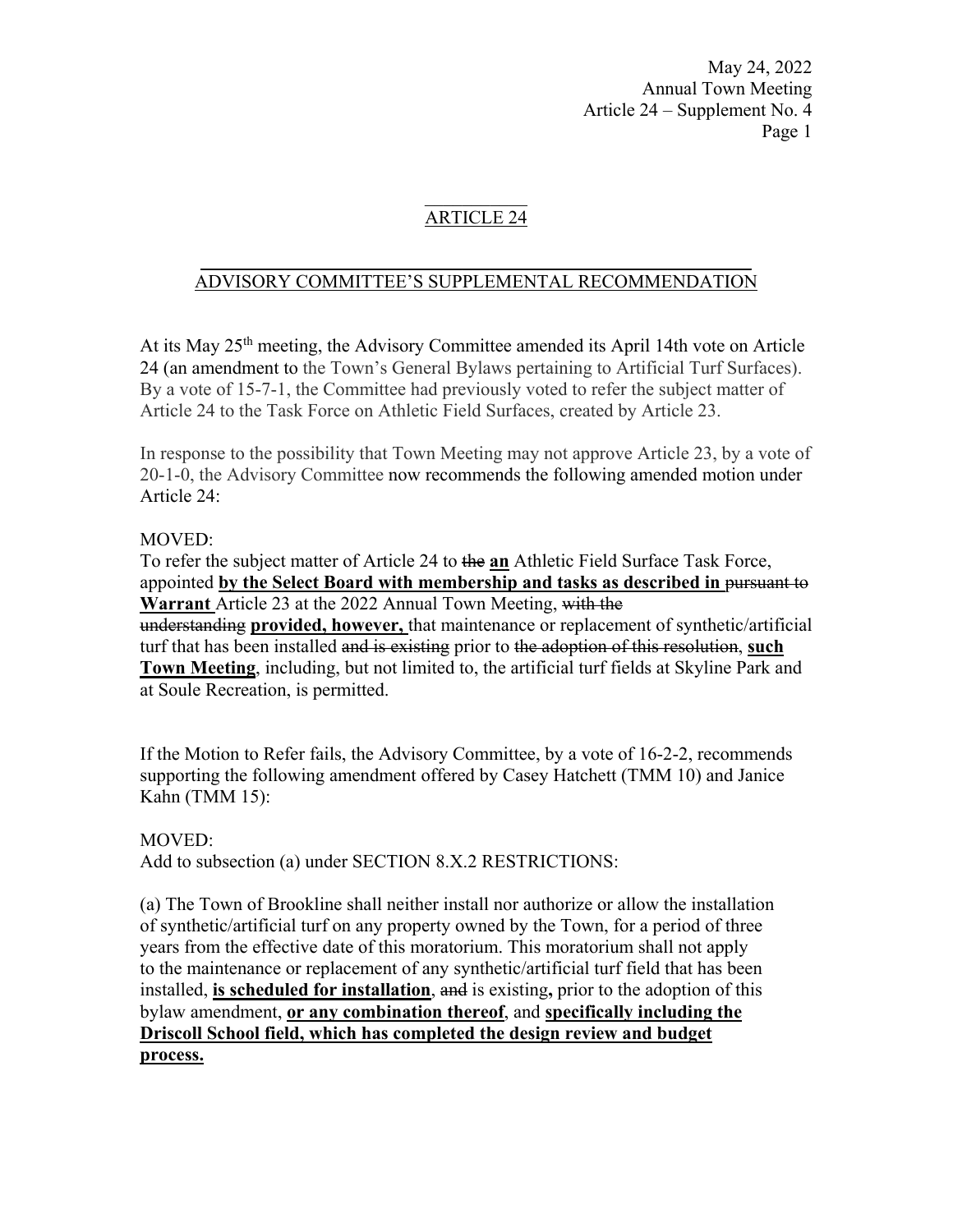| <b>Article Description</b>                                      | <b>Update Referral Motion to change details of</b><br>referral committee |  |  |
|-----------------------------------------------------------------|--------------------------------------------------------------------------|--|--|
| <b>AC recommendation (Favorable Action</b><br>unless indicated) | $20 - 1 - 0$                                                             |  |  |
| Scott Ananian                                                   | Y                                                                        |  |  |
| Carla Benka                                                     | Y                                                                        |  |  |
| Ben Birnbaum                                                    | Y                                                                        |  |  |
| <b>Harry Bohrs</b>                                              |                                                                          |  |  |
| Cliff Brown                                                     | Y                                                                        |  |  |
| John Doggett                                                    | Y                                                                        |  |  |
| Katherine Florio                                                | Y                                                                        |  |  |
| Harry Friedman                                                  | Y                                                                        |  |  |
| David-Marc Goldstein                                            | Y                                                                        |  |  |
| Neil Gordon                                                     | Y                                                                        |  |  |
| <b>Susan Granoff</b>                                            | Y                                                                        |  |  |
| Kelly Hardebeck                                                 |                                                                          |  |  |
| Anita Johnson                                                   | Y                                                                        |  |  |
| Georgia Johnson                                                 |                                                                          |  |  |
| Alisa Jonas                                                     | Y                                                                        |  |  |
| Janice Kahn                                                     |                                                                          |  |  |
| Carol Levin                                                     | Y                                                                        |  |  |
| Pam Lodish                                                      | Y                                                                        |  |  |
| Linda Olson Pehlke                                              | N                                                                        |  |  |
| Donelle O'Neal, Sr.                                             | Y                                                                        |  |  |
| David Pollak                                                    | Y                                                                        |  |  |
| <b>Stephen Reeders</b>                                          | $\mathbf Y$                                                              |  |  |
| Carlos Ridruejo                                                 | Y                                                                        |  |  |
| Lee Selwyn                                                      | Y                                                                        |  |  |
| Alok Somani                                                     | Y                                                                        |  |  |
| Christine Westphal                                              |                                                                          |  |  |
| Dennis Doughty*                                                 |                                                                          |  |  |
| * Chairperson does not vote except to break a tie               |                                                                          |  |  |

# ARTICLE 24 - AMENDMENT ADVISORY COMMITTEE VOTES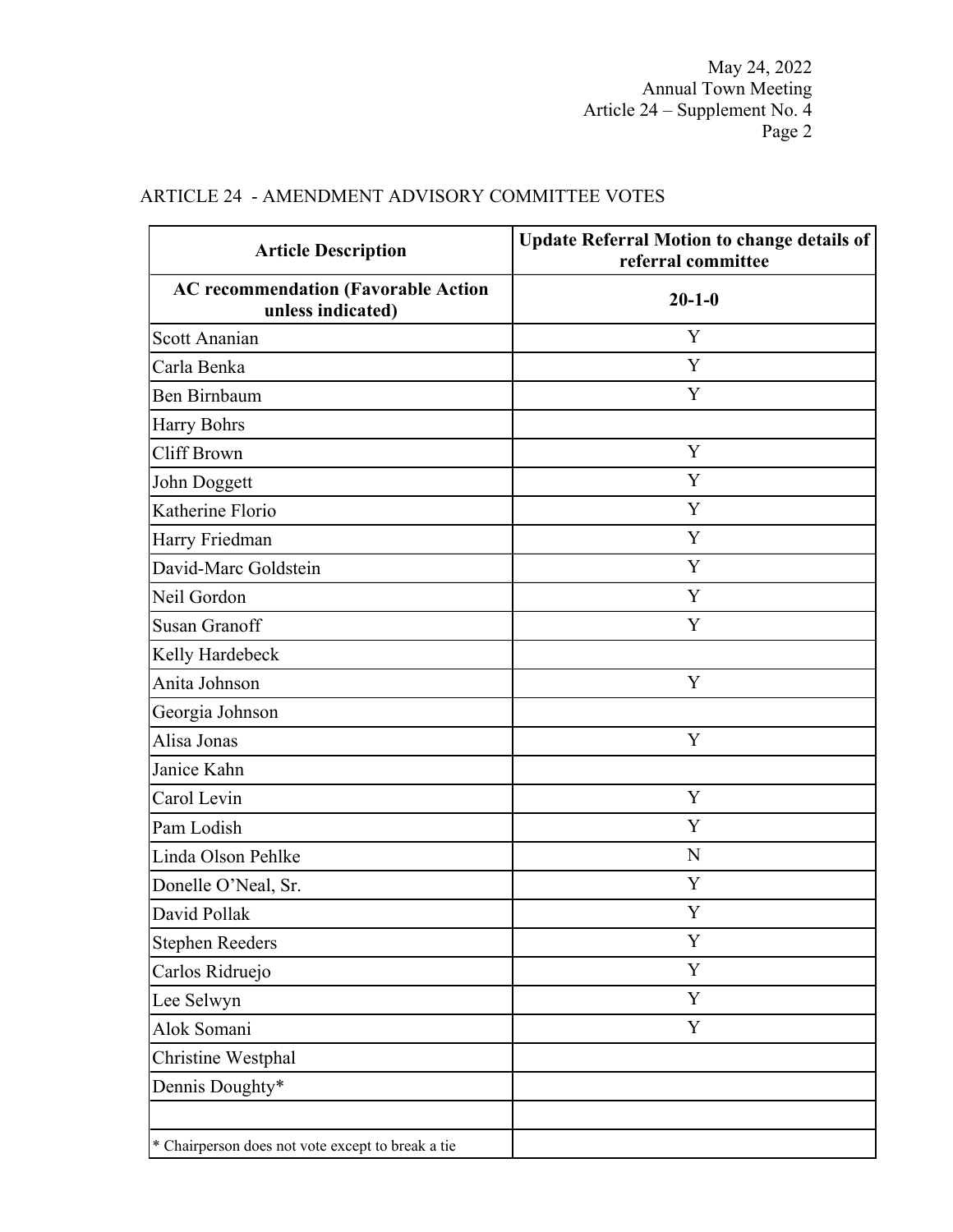| <b>Article Description</b>                                      | <b>Exempt Driscoll from subject matter of WA</b><br>24 in the event referral motion fails<br>$16 - 2 - 2$ |  |  |
|-----------------------------------------------------------------|-----------------------------------------------------------------------------------------------------------|--|--|
| <b>AC recommendation (Favorable Action</b><br>unless indicated) |                                                                                                           |  |  |
| Scott Ananian                                                   | Y                                                                                                         |  |  |
| Carla Benka                                                     | Y                                                                                                         |  |  |
| Ben Birnbaum                                                    | Y                                                                                                         |  |  |
| <b>Harry Bohrs</b>                                              |                                                                                                           |  |  |
| Cliff Brown                                                     | Y                                                                                                         |  |  |
| John Doggett                                                    | Y                                                                                                         |  |  |
| Katherine Florio                                                | Y                                                                                                         |  |  |
| Harry Friedman                                                  | A                                                                                                         |  |  |
| David-Marc Goldstein                                            | A                                                                                                         |  |  |
| Neil Gordon                                                     | Y                                                                                                         |  |  |
| <b>Susan Granoff</b>                                            | Y                                                                                                         |  |  |
| Kelly Hardebeck                                                 |                                                                                                           |  |  |
| Anita Johnson                                                   | N                                                                                                         |  |  |
| Georgia Johnson                                                 |                                                                                                           |  |  |
| Alisa Jonas                                                     | Y                                                                                                         |  |  |
| Janice Kahn                                                     |                                                                                                           |  |  |
| Carol Levin                                                     | Y                                                                                                         |  |  |
| Pam Lodish                                                      | Y                                                                                                         |  |  |
| Linda Olson Pehlke                                              | N                                                                                                         |  |  |
| Donelle O'Neal, Sr.                                             |                                                                                                           |  |  |
| David Pollak                                                    | Y                                                                                                         |  |  |
| <b>Stephen Reeders</b>                                          | Y                                                                                                         |  |  |
| Carlos Ridruejo                                                 | Y                                                                                                         |  |  |
| Lee Selwyn                                                      | Y                                                                                                         |  |  |
| Alok Somani                                                     | Y                                                                                                         |  |  |
| Christine Westphal                                              |                                                                                                           |  |  |
| Dennis Doughty *                                                |                                                                                                           |  |  |
| * Chairperson does not vote except to break a<br>tie            |                                                                                                           |  |  |

# ARTICLE 24 HATCHETT/KAHN AMENDMENT ADVISORY COMMITTEE VOTES